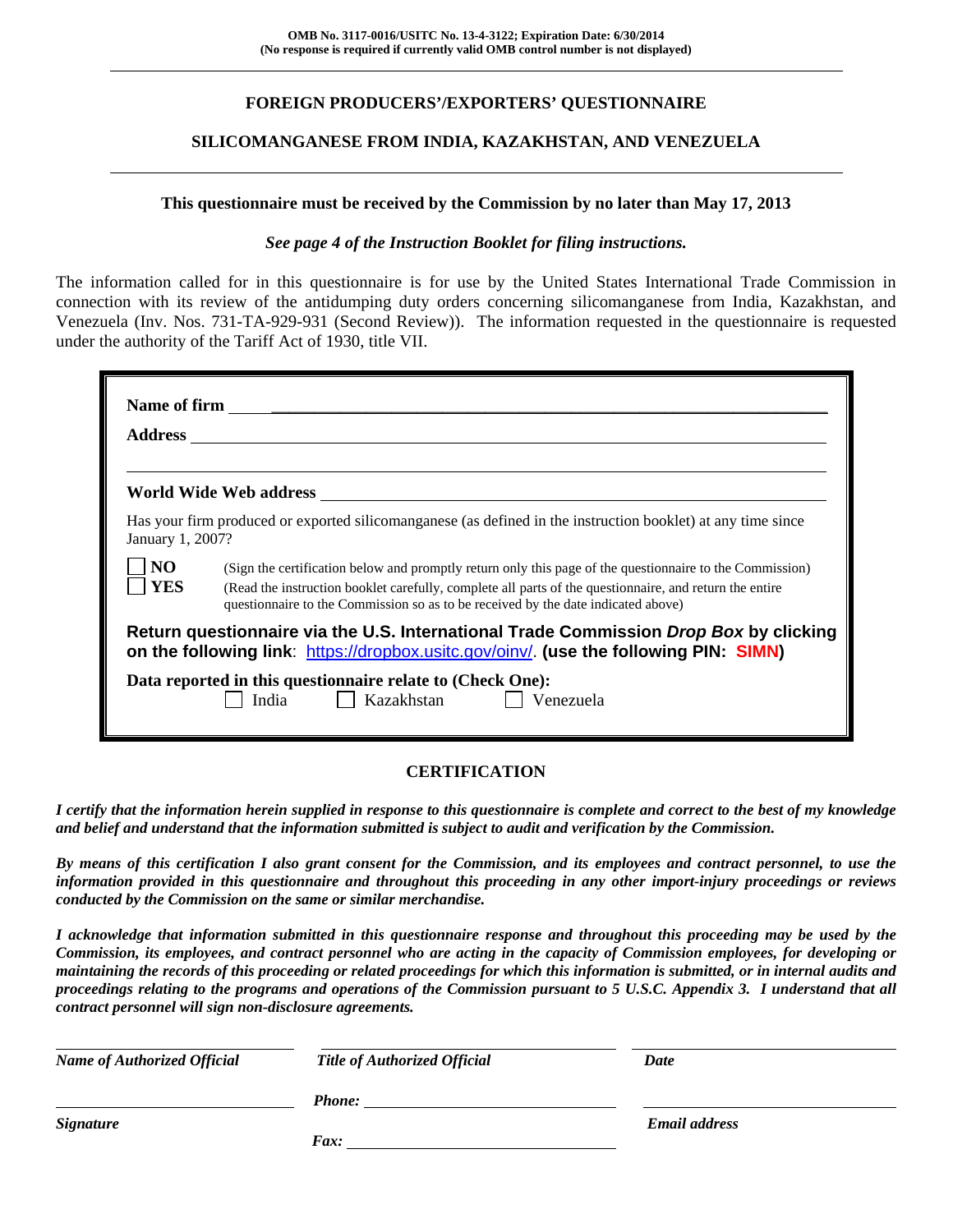Foreign Producers'/Exporters' Questionnaire – Silicomanganese from India, Kazakhstan, and Venezuela Page 2

# **PART I.--GENERAL INFORMATION**

l

The questions in this questionnaire have been reviewed with market participants to ensure that issues of concern are adequately addressed and that data requests are sufficient, meaningful, and as limited as possible. Public reporting burden for this questionnaire is estimated to average 30 hours per response, including the time for reviewing instructions, searching existing data sources, gathering the data needed, and completing and reviewing the questionnaire. Send comments regarding the accuracy of this burden estimate or any other aspect of this collection of information, including suggestions for reducing the burden, to the Office of Investigations, U.S. International Trade Commission, 500 E Street, SW, Washington, DC 20436.

I-1a. **OMB statistics.--**Please report below the actual number of hours required and the cost to your firm of preparing the reply to this questionnaire and completing the form.

hours dollars

- I-1b. **OMB feedback.--**We are interested in any comments you may have for improving this questionnaire in general or the clarity of specific questions. Please attach such comments to your response or send them to the above address.
- I-2. **Establishments covered.--**Provide the name and address of establishment(s) covered by this questionnaire (see page 3 of the instruction booklet for reporting guidelines). If your firm is publicly traded, please specify the stock exchange and trading symbol.

I-3. **U.S. importers.--**Please provide the names, contacts, email addresses, and telephone numbers of the **FIVE** largest U.S. importers of your firm's silicomanganese in 2012.

| No.                     | Importer's name | <b>Contact person</b> | <b>Email address</b> | Area<br>code and<br>telephone<br>number | Share of<br>your 2012<br>exports<br>$(\%)$ |
|-------------------------|-----------------|-----------------------|----------------------|-----------------------------------------|--------------------------------------------|
| 1                       |                 |                       |                      |                                         |                                            |
| $\mathbf{2}$            |                 |                       |                      |                                         |                                            |
| 3                       |                 |                       |                      |                                         |                                            |
| $\overline{\mathbf{4}}$ |                 |                       |                      |                                         |                                            |
| 5                       |                 |                       |                      |                                         |                                            |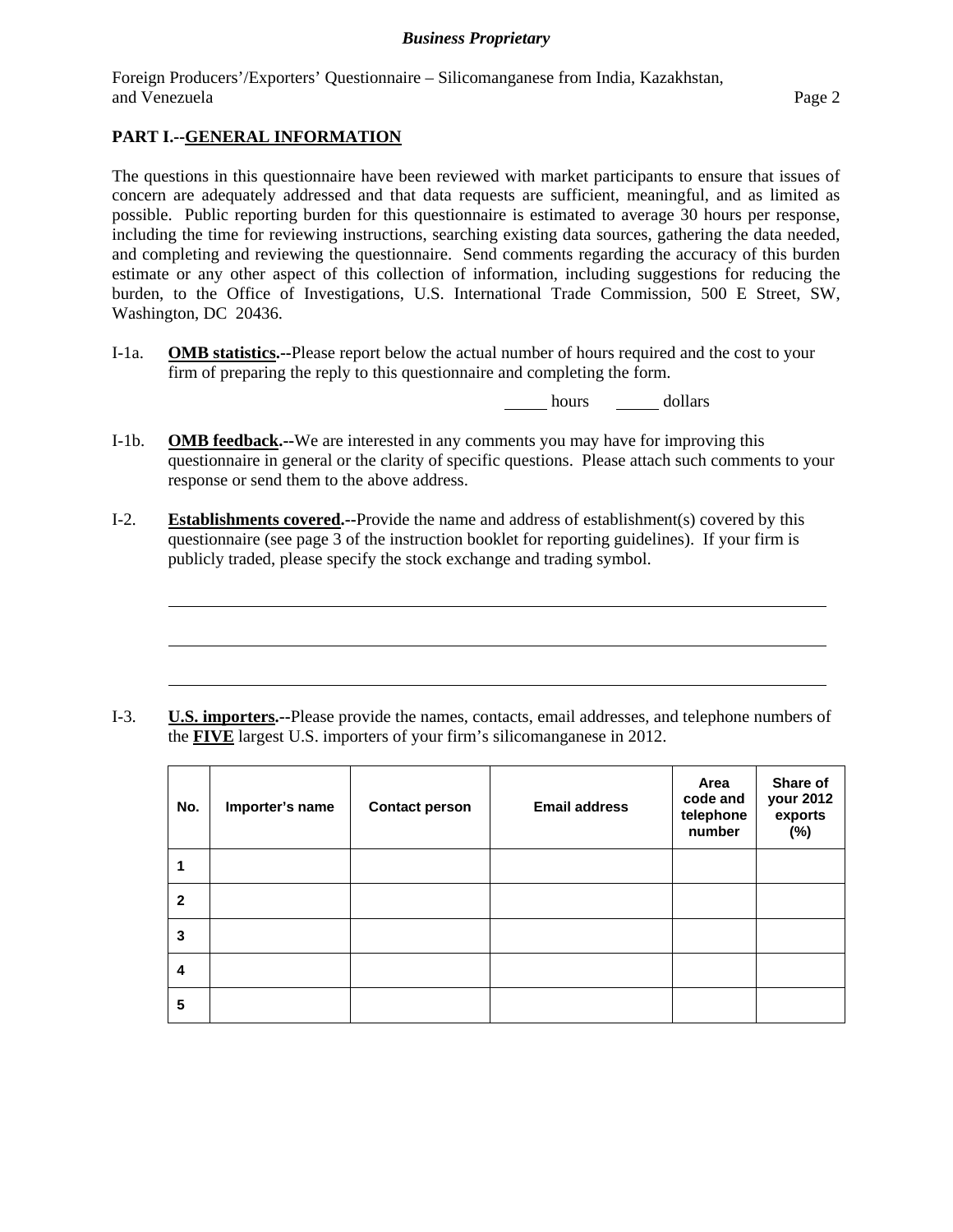Foreign Producers'/Exporters' Questionnaire - Silicomanganese from India, Kazakhstan, and Venezuela Page 3

# **PART I.--GENERAL INFORMATION--***Continued*

|                  | have any plans to produce silicomanganese in the United States or other countries?                                                                                                                                                                         |
|------------------|------------------------------------------------------------------------------------------------------------------------------------------------------------------------------------------------------------------------------------------------------------|
| No               | Yes--Please name the firm(s) and country(ies) below and, if U.S. producer(s),<br>ensure that they complete the Commission's producer questionnaire<br>(contact Angela Newell (angela.newell@usitc.gov, 202-708-5409) for<br>copies of that questionnaire). |
|                  |                                                                                                                                                                                                                                                            |
|                  | <b>U.S. importation.</b> --Does your firm or any related firm import or have any plans to import<br>silicomanganese into the United States?                                                                                                                |
| N <sub>o</sub>   | $\Box$ Yes--Please name the firm(s) below and ensure that they complete the<br>Commission's importer questionnaire (contact Angela Newell<br>(angela.newell@usitc.gov, 202-708-5409) for copies of that<br>questionnaire).                                 |
|                  | <b>Business plan.</b> --In Parts II and III of this questionnaire we request a copy of your company's                                                                                                                                                      |
|                  | business plan. Does your company or any related firm have a business plan or any internal<br>documents that describe, discuss, or analyze expected future market conditions for                                                                            |
| silicomanganese? |                                                                                                                                                                                                                                                            |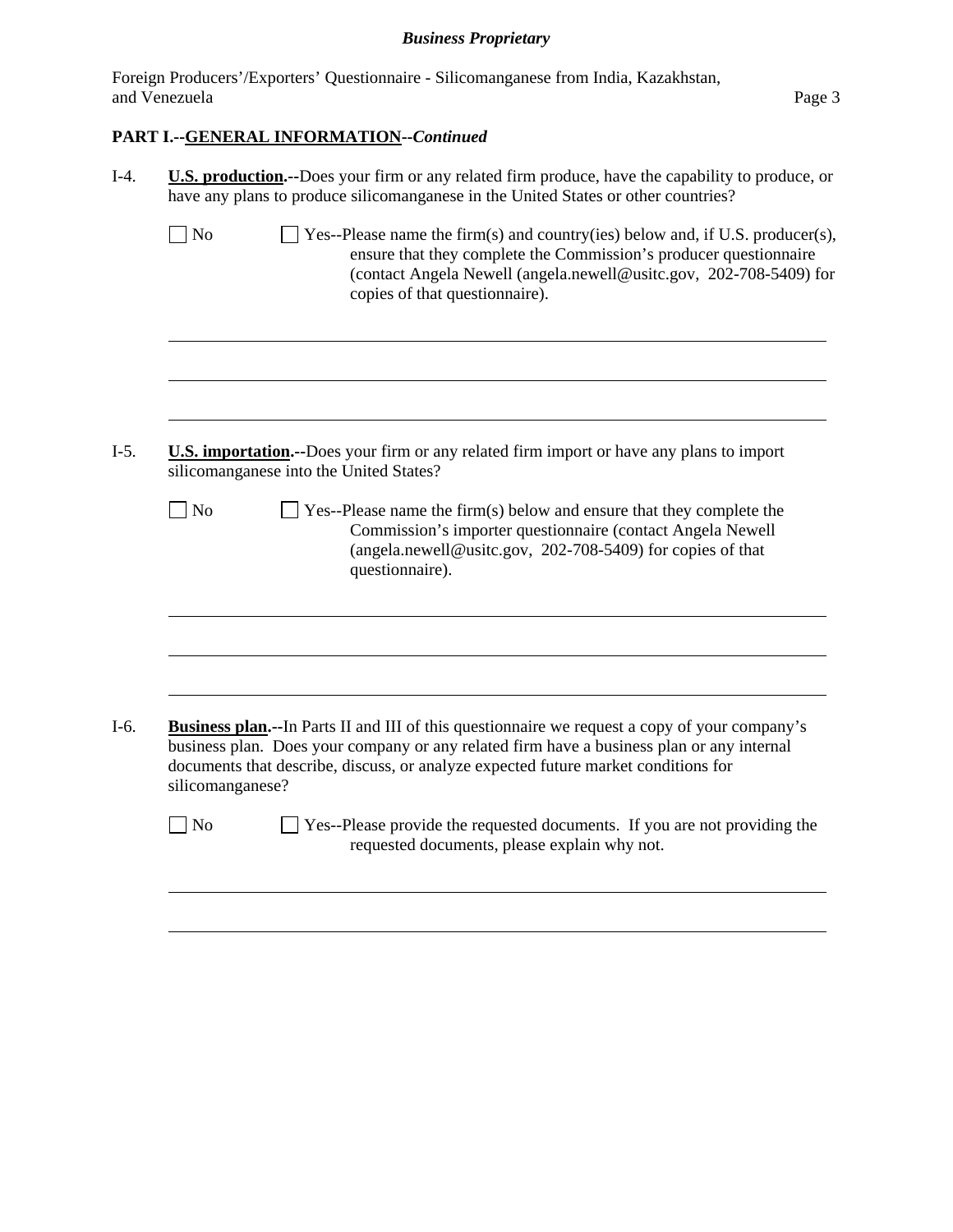Foreign Producers'/Exporters' Questionnaire - Silicomanganese from India, Kazakhstan, and Venezuela Page 4

# **PART II.--TRADE AND RELATED INFORMATION**

Further information on this part of the questionnaire can be obtained from Angela Newell (202-708-5409, angela.newell@usitc.gov). **Supply all data requested on a calendar-year basis**.

II-1. **Contact information.**--Please identify the responsible individual and the manner by which Commission staff may contact that individual regarding the confidential information submitted in part II.

| Name      |  |
|-----------|--|
| Title     |  |
| Email     |  |
| Telephone |  |
| Fax       |  |

II-2. **Changes in operations.--**Please indicate whether your firm has experienced any of the following changes in relation to the production of silicomanganese since January 1, 2007.

| (check as many as appropriate) (please describe)  |                                                                                                                       |
|---------------------------------------------------|-----------------------------------------------------------------------------------------------------------------------|
|                                                   |                                                                                                                       |
|                                                   |                                                                                                                       |
|                                                   |                                                                                                                       |
|                                                   |                                                                                                                       |
|                                                   |                                                                                                                       |
|                                                   |                                                                                                                       |
|                                                   |                                                                                                                       |
|                                                   |                                                                                                                       |
|                                                   |                                                                                                                       |
|                                                   |                                                                                                                       |
|                                                   |                                                                                                                       |
|                                                   |                                                                                                                       |
|                                                   |                                                                                                                       |
| prolonged shutdowns or<br>production curtailments | <u> 1980 - Johann Stein, marwolaethau a bhann an t-Amhainn an t-Amhainn an t-Amhainn an t-Amhainn an t-Amhainn an</u> |
|                                                   |                                                                                                                       |
|                                                   |                                                                                                                       |
|                                                   |                                                                                                                       |
|                                                   |                                                                                                                       |
|                                                   |                                                                                                                       |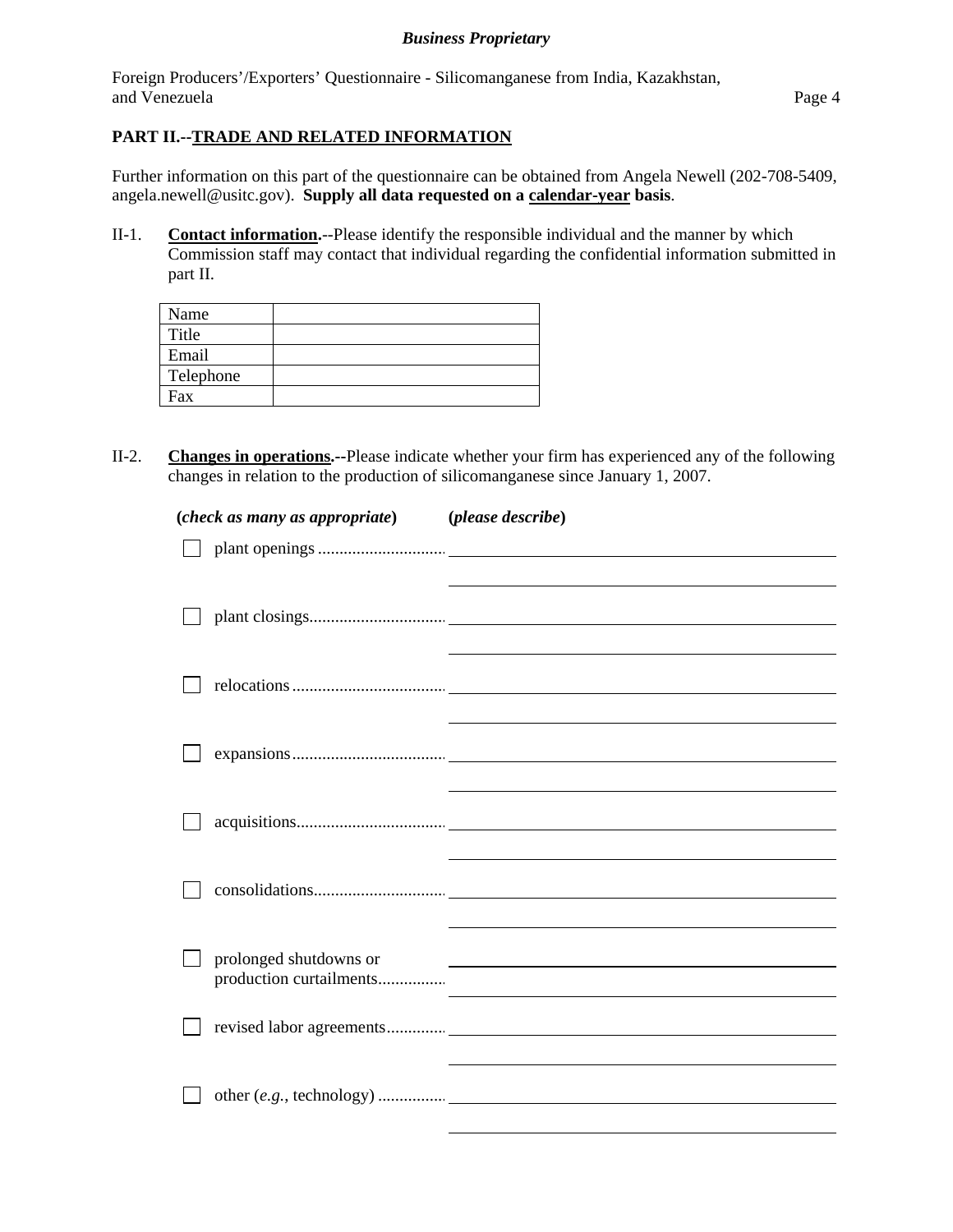Foreign Producers'/Exporters' Questionnaire - Silicomanganese from India, Kazakhstan, and Venezuela Page 5

## **PART II.--TRADE AND RELATED INFORMATION--***Continued*

l

l

- II-3. **Anticipated changes in operations.--**Does your firm anticipate any changes in the character of your operations or organization (as noted above) relating to the production of silicomanganese in the future?
	- No  $\Box$  Yes–Supply details as to the time, nature, and significance of such changes and provide underlying assumptions, along with relevant portions of business plans or other supporting documentation that address this issue. **Include in your response a specific projection of your firm's capacity to produce silicomanganese (***in short tons***) for 2013 and 2014.**

- II-4. **Anticipated changes in operations in the event the orders are revoked.--**Would your firm anticipate any changes in the character of your operations or organization (as noted above) relating to the production of silicomanganese in the future if the antidumping duty orders on silicomanganese from India, Kazakhstan, or Venezuela were to be revoked?
	- $\Box$  No  $\Box$  Yes–Supply details as to the time, nature, and significance of such changes and provide underlying assumptions, along with relevant portions of business plans or other supporting documentation that address this issue. **Include in your response a specific projection of your firm's capacity to produce silicomanganese (***in short tons***) for 2013 and 2014.**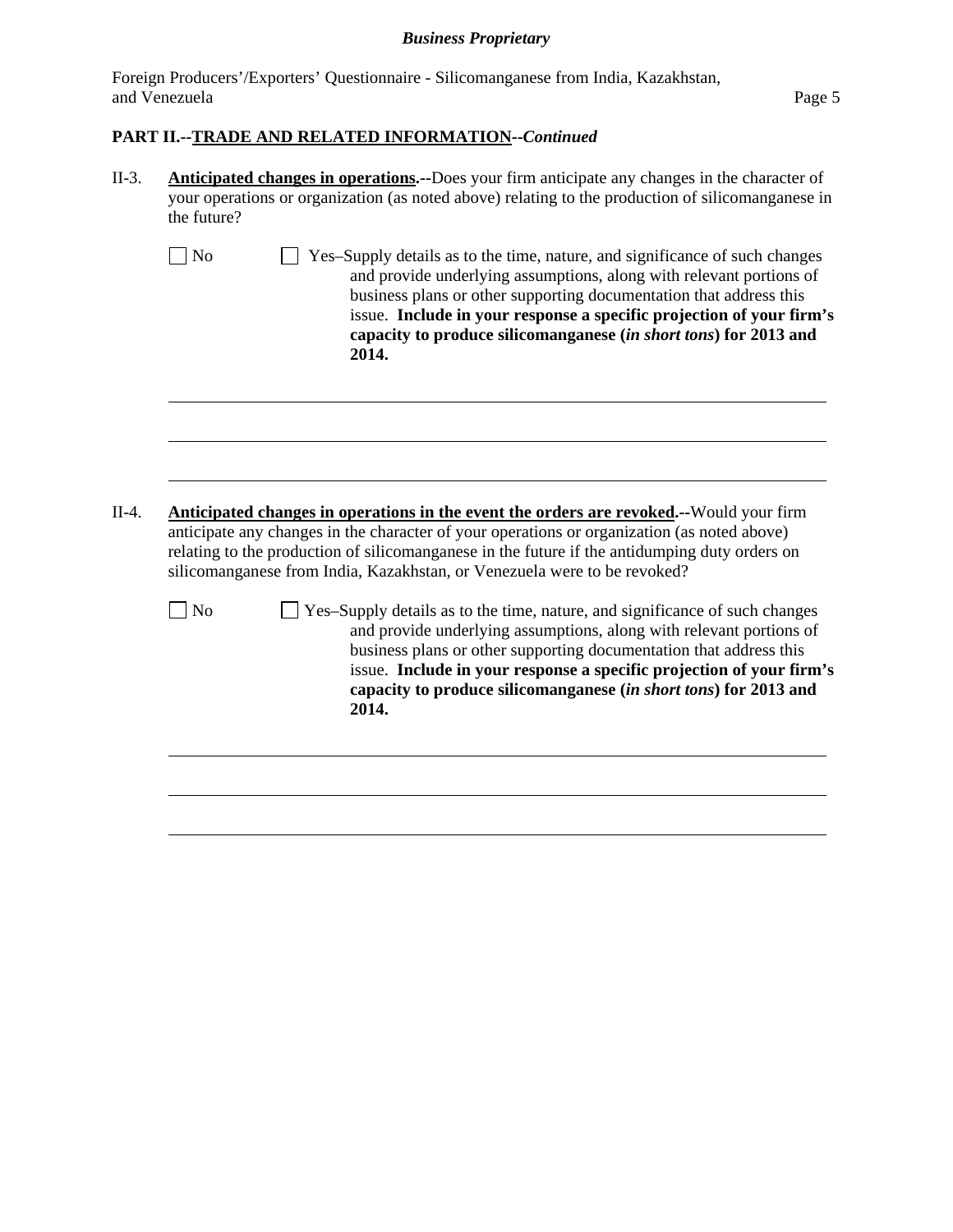Foreign Producers'/Exporters' Questionnaire - Silicomanganese from India, Kazakhstan, and Venezuela Page 6

# **PART II.--TRADE AND RELATED INFORMATION--***Continued*

II-5. **Furnace count and specs.--**Please detail your firms' furnaces and their specifications used in production of silicomanganese in India, Kazakhstan, and Venezuela.

|               | Location<br>(City, Region) | Short description of furnace<br>specifications | <b>Dedicated</b><br>to SiMn<br>production<br>$(check =$<br>yes) | Year<br>purchased,<br>installed, or<br>acquired<br>(year) |
|---------------|----------------------------|------------------------------------------------|-----------------------------------------------------------------|-----------------------------------------------------------|
| $\mathbf 1$ . |                            |                                                |                                                                 |                                                           |
| 2.            |                            |                                                |                                                                 |                                                           |
| 3.            |                            |                                                |                                                                 |                                                           |
| 4.            |                            |                                                |                                                                 |                                                           |
| 5.            |                            |                                                |                                                                 |                                                           |
| 6.            |                            |                                                |                                                                 |                                                           |
| 7.            |                            |                                                |                                                                 |                                                           |
| 8.            |                            |                                                |                                                                 |                                                           |

 More than eight.--Check here if your firm operated more than eight furnaces in the production of silicomanganese in India, Kazakhstan, or Venezuela since January 1, 2007, and please provide the same information as requested in the above grid for those additional furnaces as an attachment to your firm's response to this questionnaire.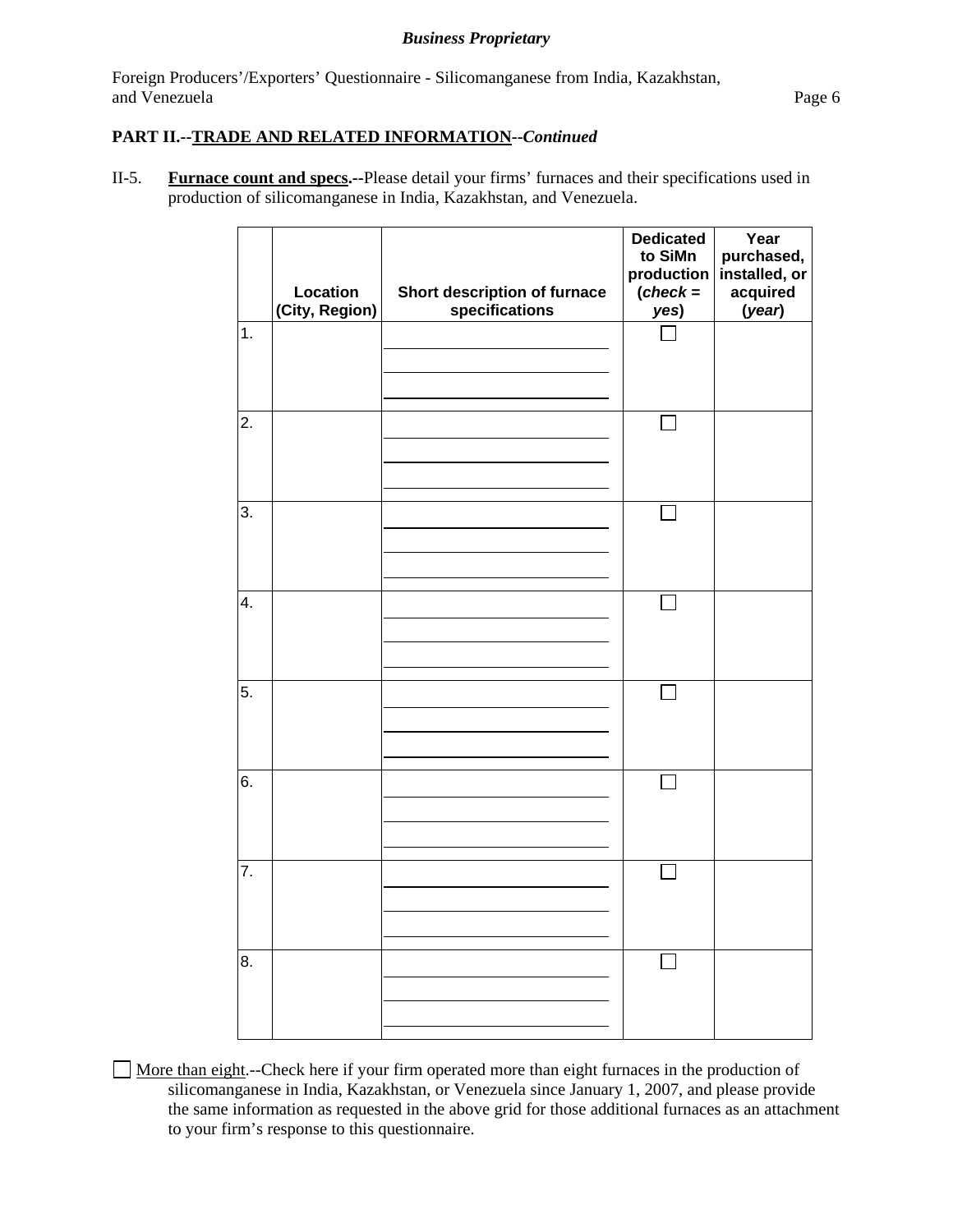Foreign Producers'/Exporters' Questionnaire - Silicomanganese from India, Kazakhstan, and Venezuela Page 7

# **PART II.--TRADE AND RELATED INFORMATION--***Continued*

- II-6. **Product shifting.--**Please provide answers to each of the following questions relating to your firm's ability to shift production between silicomanganese and other products.
	- (a) In relation to those furnaces (reported in question II-5 above) not dedicated 100 percent to the production of silicomanganese, please provide the following information on the other products produced in those furnaces (if more than four products, list the largest).

| Product(s)                                   | Costs and timeframes involved in switching<br>production to/from SiMn                                                                                                                                                                                                                                                                                            | Est. share of furnace<br>fleet's production time<br>dedicated to product <sup>1</sup><br>(share) |
|----------------------------------------------|------------------------------------------------------------------------------------------------------------------------------------------------------------------------------------------------------------------------------------------------------------------------------------------------------------------------------------------------------------------|--------------------------------------------------------------------------------------------------|
| 1. Ferromanganese                            |                                                                                                                                                                                                                                                                                                                                                                  |                                                                                                  |
| 2. Ferrosilicon                              |                                                                                                                                                                                                                                                                                                                                                                  |                                                                                                  |
|                                              |                                                                                                                                                                                                                                                                                                                                                                  |                                                                                                  |
|                                              |                                                                                                                                                                                                                                                                                                                                                                  |                                                                                                  |
| 1500 hours are dedicated to silicomanganese. | $1$ Provide an estimated share that represents how much of the annual average total production hours of all of<br>the furnaces reported in question II-5 (a.k.a., furnace fleet) relates to the production of the listed product in a given<br>year. For example, report 25 percent of ferromanganese if in a year 500 hours are dedicated to ferromanganese and |                                                                                                  |

Additional discussion:

l

(b) In relation to those furnaces (reported in question II-5 above) dedicated 100 percent to the production of silicomanganese since January 1, 2007, could these furnaces be converted to the production of products other than silicomanganese?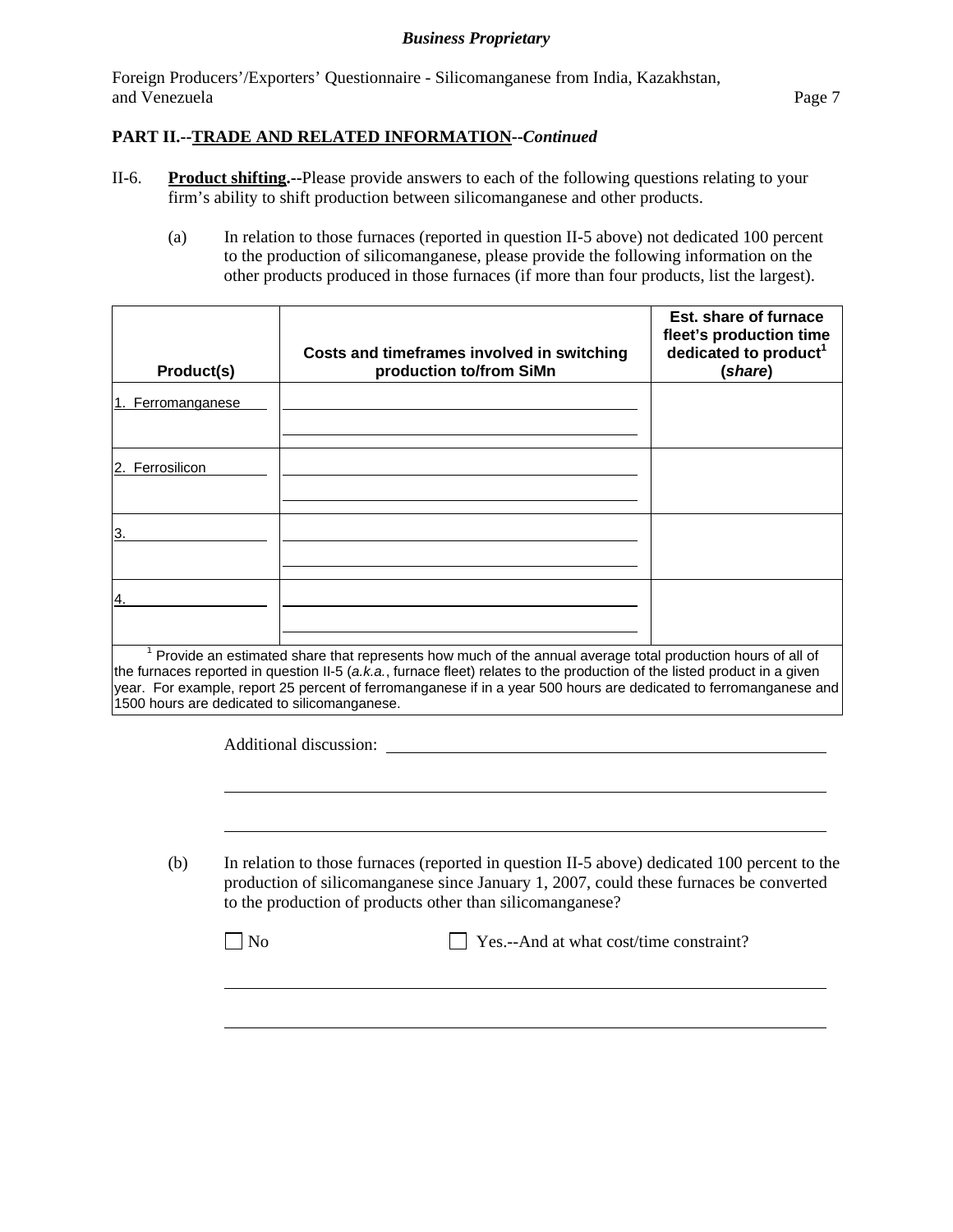Foreign Producers'/Exporters' Questionnaire - Silicomanganese from India, Kazakhstan, and Venezuela Page 8

# **PART II.--TRADE AND RELATED INFORMATION--***Continued*

#### II-6. **Product shifting.--***Continued*

l

l

(c) Does your firms own or operate furnaces not reported in question II-5 at all (*i.e.*, not involved in silicomanganese production during the period) that could be converted to the production of silicomanganese?

No Yes.--And at what cost/time constraint?

II-7 **Overall capacity.--**Based your firm's typical silicomanganese operations (*i.e.*, typical hours per week and weeks per year) and in relation to only those furnaces actually used to produce silicomanganese at any time since January 1, 2007 (*i.e.*, reported in question II-5 and not those discussed in II-6c), please report the following information.

|                                                                                                                                                                                                                                                                                            |      | Calendar year |      |                              |                |      | January-March |      |
|--------------------------------------------------------------------------------------------------------------------------------------------------------------------------------------------------------------------------------------------------------------------------------------------|------|---------------|------|------------------------------|----------------|------|---------------|------|
| <b>Item</b>                                                                                                                                                                                                                                                                                | 2007 | 2008          | 2009 | 2010                         | 2011           | 2012 | 2012          | 2013 |
|                                                                                                                                                                                                                                                                                            |      |               |      |                              | Hours (1,000s) |      |               |      |
| <b>Annual hours of furnace</b><br>operations                                                                                                                                                                                                                                               |      |               |      |                              |                |      |               |      |
|                                                                                                                                                                                                                                                                                            |      |               |      | <b>Quantity (short tons)</b> |                |      |               |      |
| Overall production capacity <sup>1</sup>                                                                                                                                                                                                                                                   |      |               |      |                              |                |      |               |      |
| <b>Production of:</b><br>Silicomanganese                                                                                                                                                                                                                                                   |      |               |      |                              |                |      |               |      |
| Ferromanganese                                                                                                                                                                                                                                                                             |      |               |      |                              |                |      |               |      |
| Ferrosilicon                                                                                                                                                                                                                                                                               |      |               |      |                              |                |      |               |      |
| Other product 3 (from Q II-<br>6a)                                                                                                                                                                                                                                                         |      |               |      |                              |                |      |               |      |
| Other product 4 (from Q II-<br>6a)                                                                                                                                                                                                                                                         |      |               |      |                              |                |      |               |      |
| All other products <sup>2</sup>                                                                                                                                                                                                                                                            |      |               |      |                              |                |      |               |      |
| The overall production capacity reported here relates to operating your firm's furnaces used in the production of<br>silicomanganese (as reported in question II-5) hours per week and weeks per year, and indicate how the overall<br>production capacity quantity figure was arrived at: |      |               |      |                              |                |      |               |      |

II-8. **Constraints on production.--**Please describe the constraint(s) that set the limit(s) on your production capacity.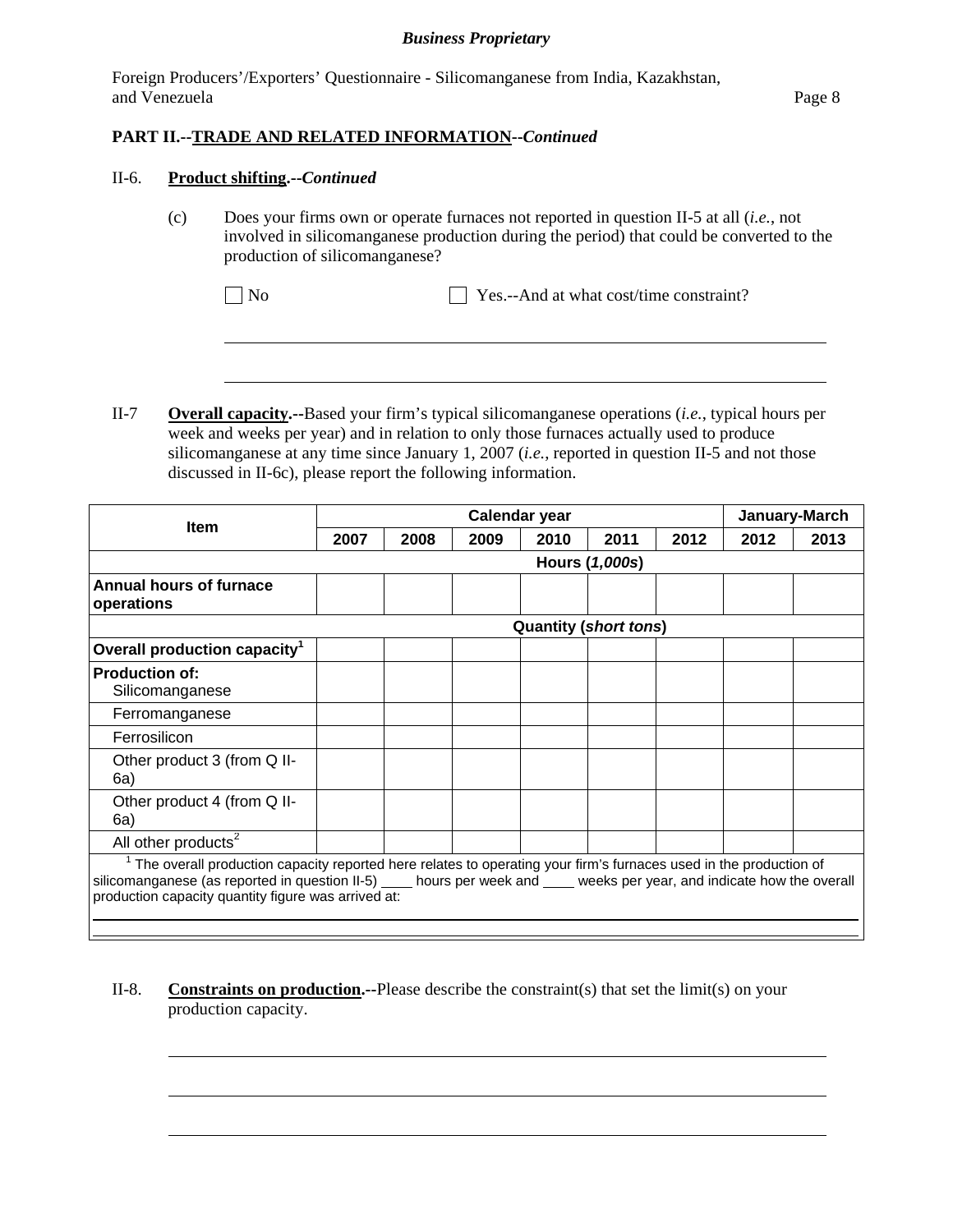Foreign Producers'/Exporters' Questionnaire - Silicomanganese from India, Kazakhstan, and Venezuela Page 9

## **PART II.--TRADE AND RELATED INFORMATION--***Continued*

II-9. **Share of sales.--**What percentage of your firm's total sales in its most recent fiscal year was represented by sales of silicomanganese? \_\_\_\_\_ percent

#### II-10. **Barriers.--**

l

(a) Are your firm's exports of silicomanganese subject to tariff or non-tariff barriers to trade (for example, antidumping or countervailing duty findings or remedies, tariffs, quotas, or regulatory barriers) in any countries other than the United States?

| $\Box$ No | $\Box$ Yes--List the products(s), country(ies), the year each such barrier was |
|-----------|--------------------------------------------------------------------------------|
|           | imposed, and the type of barrier.                                              |
|           |                                                                                |

|     | <b>Product</b>                                                                                                                                                                             | <b>Country</b> | Year imposed | Barrier (if tariff,<br>give rate) |
|-----|--------------------------------------------------------------------------------------------------------------------------------------------------------------------------------------------|----------------|--------------|-----------------------------------|
|     |                                                                                                                                                                                            |                |              |                                   |
|     |                                                                                                                                                                                            |                |              |                                   |
| (b) | Are your firm's exports of silicomanganese subject to current proceedings in any<br>countries other than the United States that might result in tariff or non-tariff barriers to<br>trade? |                |              |                                   |

| N <sub>o</sub> | $\Box$ Yes--List the products(s), country(ies), and type of proceeding. |
|----------------|-------------------------------------------------------------------------|
|                |                                                                         |

| <b>Product</b> | <b>Country</b> | Type of proceeding |
|----------------|----------------|--------------------|
|                |                |                    |
|                |                |                    |
|                |                |                    |

II-11. **Other export markets.--**Identify export markets (other than the United States) that you have developed or where you have increased your sales of silicomanganese since 2007. Please identify and discuss below.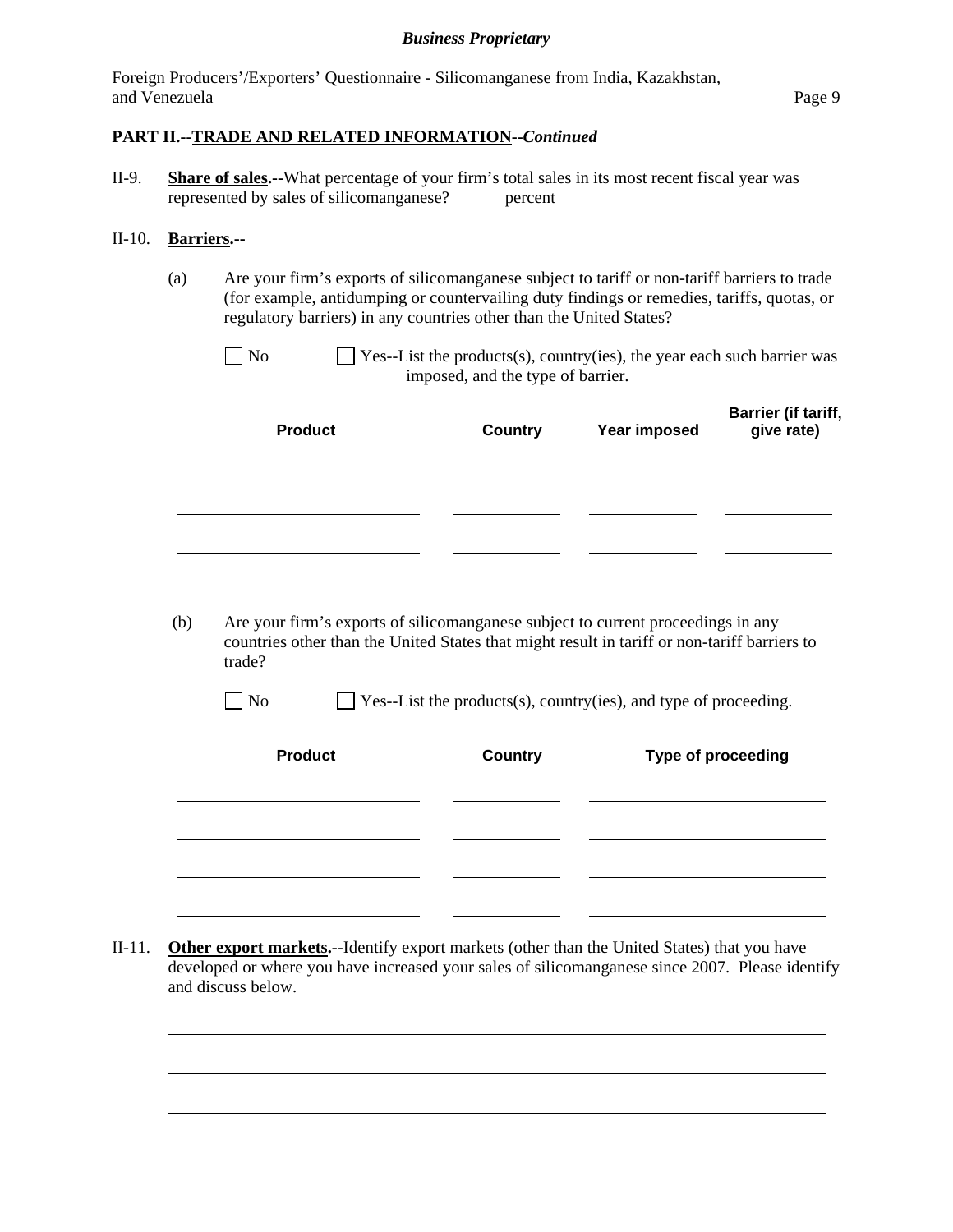Foreign Producers'/Exporters' Questionnaire - Silicomanganese from India, Kazakhstan, and Venezuela **Page 10** 

## **PART II.--TRADE AND RELATED INFORMATION--***Continued*

l

l

II-12. **Inventories in the United States.--**Has your firm, since 2007, maintained any inventories of silicomanganese in the United States (not including inventories held by firms identified in question I-3)?

No Ses--Report the quantity of such end-of-period inventories below.

| (Quantity in short tons) |                      |      |      |      |      |               |      |      |
|--------------------------|----------------------|------|------|------|------|---------------|------|------|
| <b>Item</b>              | <b>Calendar year</b> |      |      |      |      | January-March |      |      |
|                          | 2007                 | 2008 | 2009 | 2010 | 2011 | 2012          | 2012 | 2013 |
| Inventory                |                      |      |      |      |      |               |      |      |

II-13. **Significance of antidumping duty orders.--**Describe the significance of the existing antidumping duty orders covering imports of silicomanganese from India, Kazakhstan, and Venezuela in terms of its effect on your firm's production capacity, production, home market shipments, exports to the United States and other markets, and inventories. You may wish to compare your firm's operations before and after the imposition of the order.

| II-14. | <b>Anticipated changes if orders revoked.--</b> Would your firm anticipate any changes in its  |
|--------|------------------------------------------------------------------------------------------------|
|        | production capacity, production, home market shipments, exports to the United States and other |
|        | markets, or inventories relating to the production of silicomanganese in the future if the     |
|        | antidumping duty orders on silicomanganese from India, Kazakhstan, and Venezuela were to be    |
|        | revoked?                                                                                       |

 $\Box$  No  $\Box$  Yes–Supply details as to the time, nature, and significance of such changes and provide underlying assumptions, along with relevant portions of business plans or other supporting documentation for any trends or projections you may provide.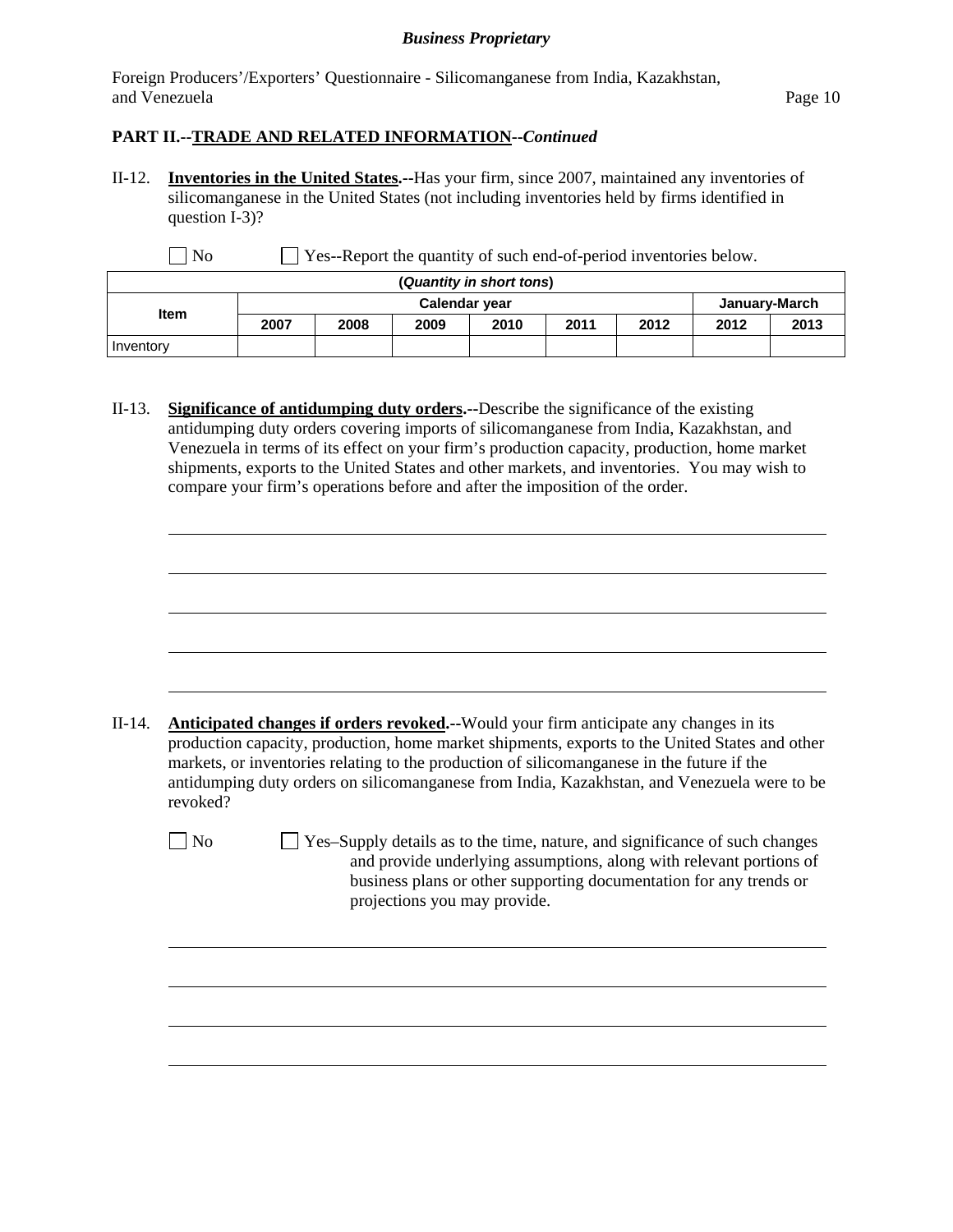Foreign Producers'/Exporters' Questionnaire - Silicomanganese from India, Kazakhstan, and Venezuela Page 11

# **PART II.--TRADE AND RELATED INFORMATION--***Continued*

II-15. **Trade data.--** Report production capacity, production, shipments, and inventories of silicomanganese produced by your firm in **India, Kazakhstan, or Venezuela** during the specified periods. (See definitions in the instruction booklet.) **Do not submit data on multiple countries combined, the establishments reported here should all be located in the country of the firm's address reported on the certification page. Multinational companies with production in multiple subject countries should submit separate foreign producer questionnaire responses for each subject country.** 

# **COUNTRY**

| Quantity (in short tons) and Value (in \$1,000)                                                                                                                                                                                                                                                                                                                                                                                                                                                                     |                                |      |      |      |      |      |      |      |
|---------------------------------------------------------------------------------------------------------------------------------------------------------------------------------------------------------------------------------------------------------------------------------------------------------------------------------------------------------------------------------------------------------------------------------------------------------------------------------------------------------------------|--------------------------------|------|------|------|------|------|------|------|
|                                                                                                                                                                                                                                                                                                                                                                                                                                                                                                                     | Calendar year<br>January-March |      |      |      |      |      |      |      |
| <b>Item</b>                                                                                                                                                                                                                                                                                                                                                                                                                                                                                                         | 2007                           | 2008 | 2009 | 2010 | 2011 | 2012 | 2012 | 2013 |
| Average production capacity <sup>1</sup> (A)                                                                                                                                                                                                                                                                                                                                                                                                                                                                        |                                |      |      |      |      |      |      |      |
| Beginning-of-period inventories (B)                                                                                                                                                                                                                                                                                                                                                                                                                                                                                 |                                |      |      |      |      |      |      |      |
| Production <sup>2</sup> $(C)$                                                                                                                                                                                                                                                                                                                                                                                                                                                                                       |                                |      |      |      |      |      |      |      |
| Home market shipments:<br>Internal consumption/transfers<br>quantity (D)                                                                                                                                                                                                                                                                                                                                                                                                                                            |                                |      |      |      |      |      |      |      |
| <b>Commercial shipments</b><br>quantity (E)                                                                                                                                                                                                                                                                                                                                                                                                                                                                         |                                |      |      |      |      |      |      |      |
| value (F)                                                                                                                                                                                                                                                                                                                                                                                                                                                                                                           |                                |      |      |      |      |      |      |      |
| <b>Export shipments:</b><br>to the United States: <sup>3</sup><br>quantity (G)                                                                                                                                                                                                                                                                                                                                                                                                                                      |                                |      |      |      |      |      |      |      |
| value (H)                                                                                                                                                                                                                                                                                                                                                                                                                                                                                                           |                                |      |      |      |      |      |      |      |
| to the European Union: <sup>4</sup><br>quantity (I)                                                                                                                                                                                                                                                                                                                                                                                                                                                                 |                                |      |      |      |      |      |      |      |
| value (J)                                                                                                                                                                                                                                                                                                                                                                                                                                                                                                           |                                |      |      |      |      |      |      |      |
| to Asia: <sup>5</sup><br>quantity (K)                                                                                                                                                                                                                                                                                                                                                                                                                                                                               |                                |      |      |      |      |      |      |      |
| value (L)                                                                                                                                                                                                                                                                                                                                                                                                                                                                                                           |                                |      |      |      |      |      |      |      |
| to all other markets: <sup>6</sup><br>quantity (M)                                                                                                                                                                                                                                                                                                                                                                                                                                                                  |                                |      |      |      |      |      |      |      |
| value (N)                                                                                                                                                                                                                                                                                                                                                                                                                                                                                                           |                                |      |      |      |      |      |      |      |
| Total exports (quantity) (O)                                                                                                                                                                                                                                                                                                                                                                                                                                                                                        |                                |      |      |      |      |      |      |      |
| Total shipments (quantity) (P)                                                                                                                                                                                                                                                                                                                                                                                                                                                                                      |                                |      |      |      |      |      |      |      |
| End-of-period inventories (Q)                                                                                                                                                                                                                                                                                                                                                                                                                                                                                       |                                |      |      |      |      |      |      |      |
| $1$ The production capacity (see definitions in instruction booklet) reported is based on operating $\_\_\_\_$ hours per week,<br>weeks per year. If your firm produces more than just silicomanganese on its furnaces (i.e., production of<br>silicomanganese does not equal the totality of all production as reported in question II-7), please describe the methodology<br>used to calculate production capacity, and explain any changes in reported capacity.                                                 |                                |      |      |      |      |      |      |      |
| $2$ Please estimate the percentage of total production of silicomanganese in India, Kazakhstan, or Venezuela accounted<br>for by your firm's production in 2012:<br>Please estimate the percentage of total exports to the United States of silicomanganese in India, Kazakhstan, or<br>Venezuela accounted for by your firm's exports in 2012: percent<br>Identify your principal European Union export markets:<br>Identify your principal Asian export markets:<br>Identify your principal other export markets: | percent                        |      |      |      |      |      |      |      |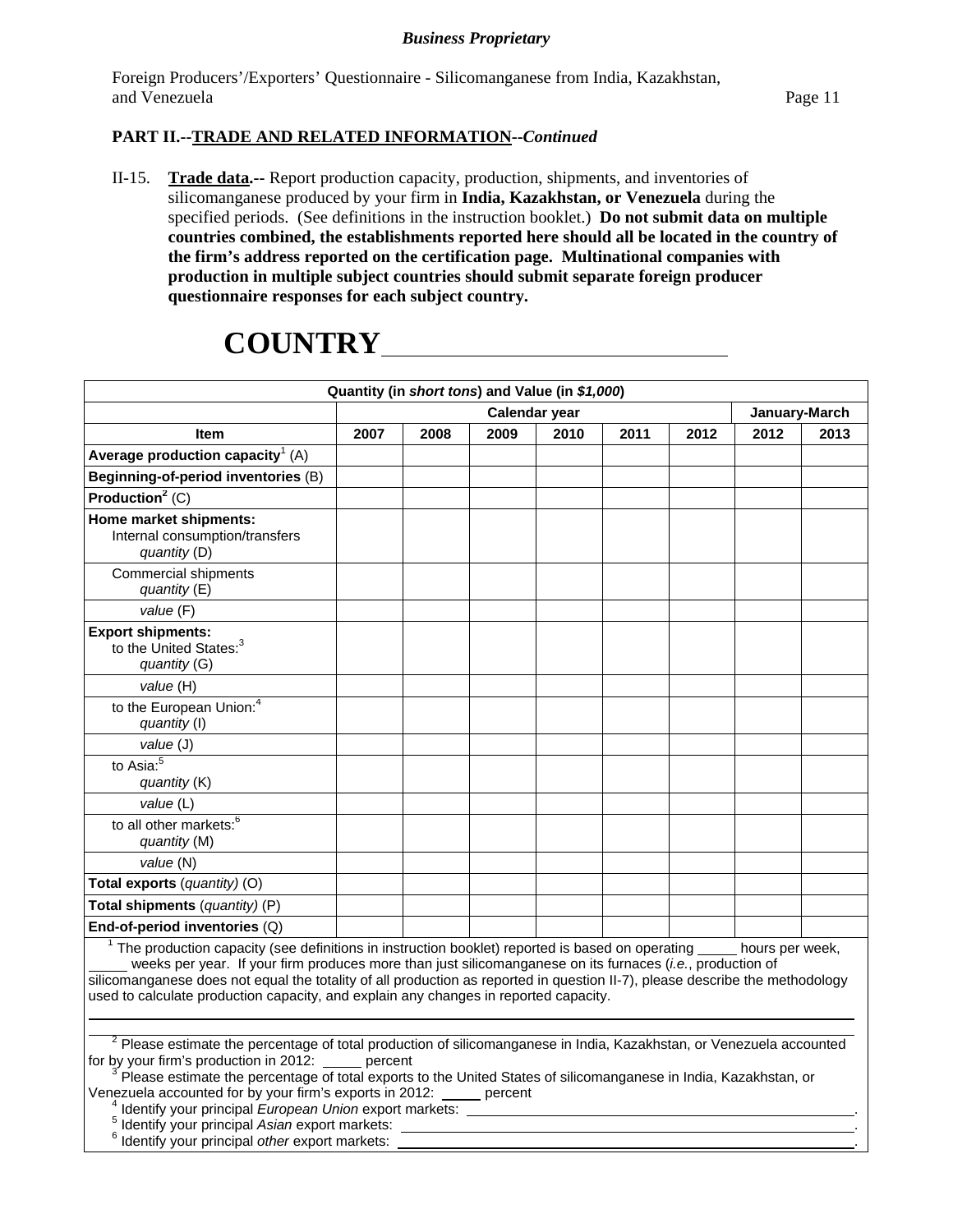Foreign Producers'/Exporters' Questionnaire - Silicomanganese from India, Kazakhstan, and Venezuela **Page 12** 

## **PART II.--TRADE AND RELATED INFORMATION--***Continued*

#### II-16. **Reconciliation of trade data.—**

 $\overline{a}$ 

(a) The quantities reported in question II-15 should reconcile as follows in each period (*i.e.*, in each column):

Reconciliation  $B + C - D - E - G - I - K - M = Q$  Do these data reconcile?  $\Box$  Yes  $\Box$  No--Please explain: \_\_

(b) Further, the quantities reported for end-of-period inventories should equal the beginningof-period inventories reported in the subsequent calendar year (*i.e.*, line Q of year 2007 should equal line B of year 2008). Do these data reconcile for each adjacent calendar year?

| $\Box$ Yes | $\Box$ No--Please explain. |
|------------|----------------------------|
|------------|----------------------------|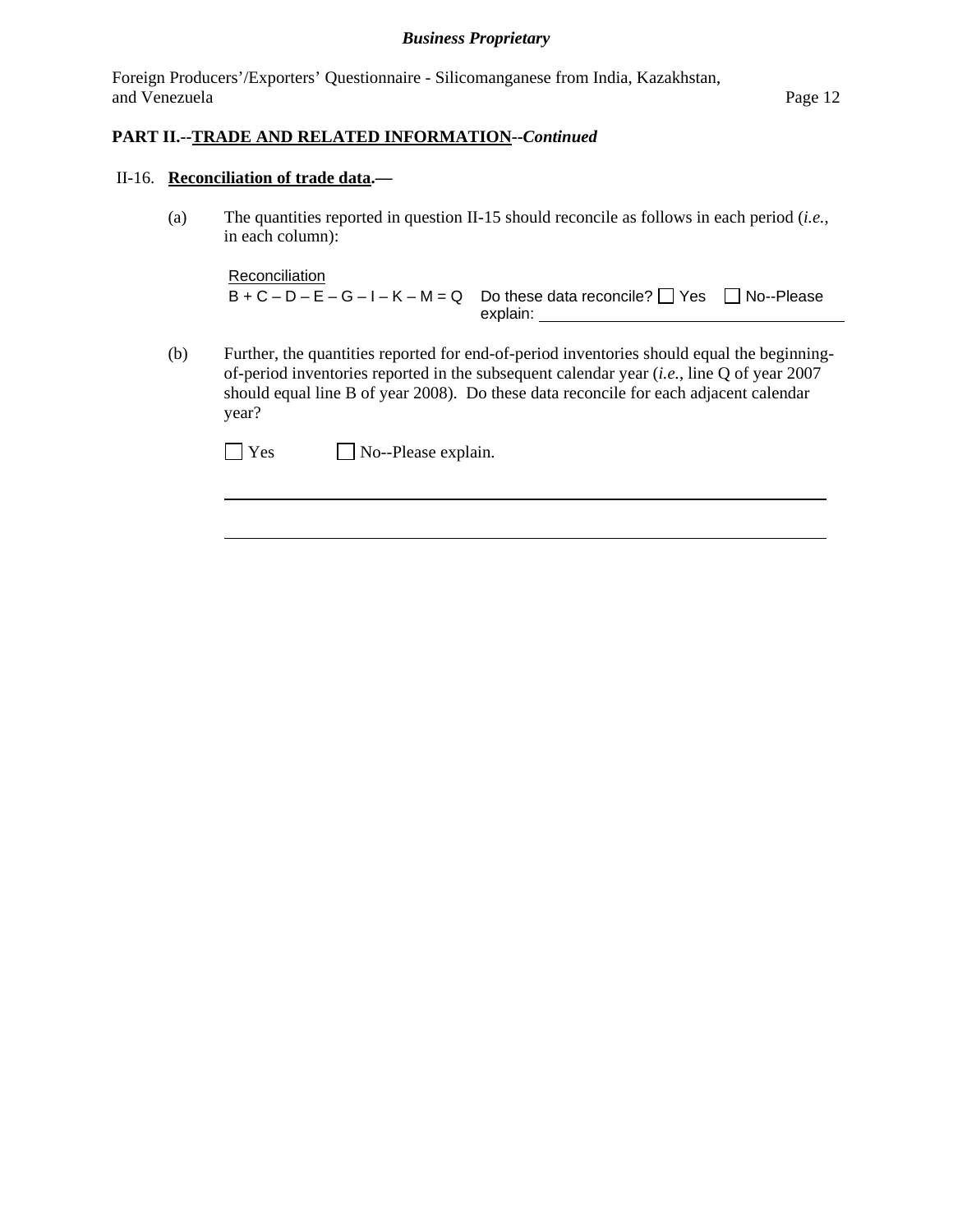Foreign Producers'/Exporters' Questionnaire – Silicomanganese from India, Kazakhstan, and Venezuela Page 13

# **PART III.--MARKET FACTORS**

Further information on this part of the questionnaire can be obtained from Samantha.Day (202-205-2088, Samantha.Day@usitc.gov).

III-1. **Contact information.**-- Please identify the responsible individual and the manner by which Commission staff may contact the individual regarding the confidential information submitted in part III.

| Name      |  |
|-----------|--|
| Title     |  |
| Email     |  |
| Telephone |  |
| Fax       |  |

III-2. **Contract versus spot.--**Approximately what share of your firm's sales of silicomanganese to U.S. customers in 2012 was on a (1) long-term contract basis, (2) short-term contract basis, and (3) spot sales basis? **Share of** 

| Type of sale                                                                       | <b>Share of</b><br>2012 sales |   |
|------------------------------------------------------------------------------------|-------------------------------|---|
| <b>Long-term contracts</b> (multiple deliveries for more<br>than 12 months)        |                               | ℅ |
| <b>Short-term contracts</b> (multiple deliveries up to and<br>including 12 months) |                               | ℅ |
| <b>Spot sales</b> (for a single delivery)                                          |                               | % |
| Total                                                                              | 100                           | ℅ |

III-3. Please fill out the table with respect to provisions of your typical sales contracts with U.S. customers for silicomanganese (or check "not applicable" if your firm does not sell on a long term and/or short term contract basis).

| <b>Typical sales contract</b><br>provisions | <b>Item</b>    | <b>Short term contracts</b><br>(multiple deliveries up to<br>and including 12 months) | Long term contracts<br>(multiple deliveries for more<br>than 12 months) |
|---------------------------------------------|----------------|---------------------------------------------------------------------------------------|-------------------------------------------------------------------------|
| Average contract duration                   | Number of days |                                                                                       |                                                                         |
| Price renegotiation (during the             | Yes            |                                                                                       |                                                                         |
| contract period)                            | No             |                                                                                       |                                                                         |
| Fixed quantity and/or price                 | Quantity       |                                                                                       |                                                                         |
|                                             | Price          |                                                                                       |                                                                         |
|                                             | <b>Both</b>    |                                                                                       |                                                                         |
|                                             | Yes            |                                                                                       |                                                                         |
| Meet or release provision                   | No             |                                                                                       |                                                                         |
| Not applicable                              |                |                                                                                       |                                                                         |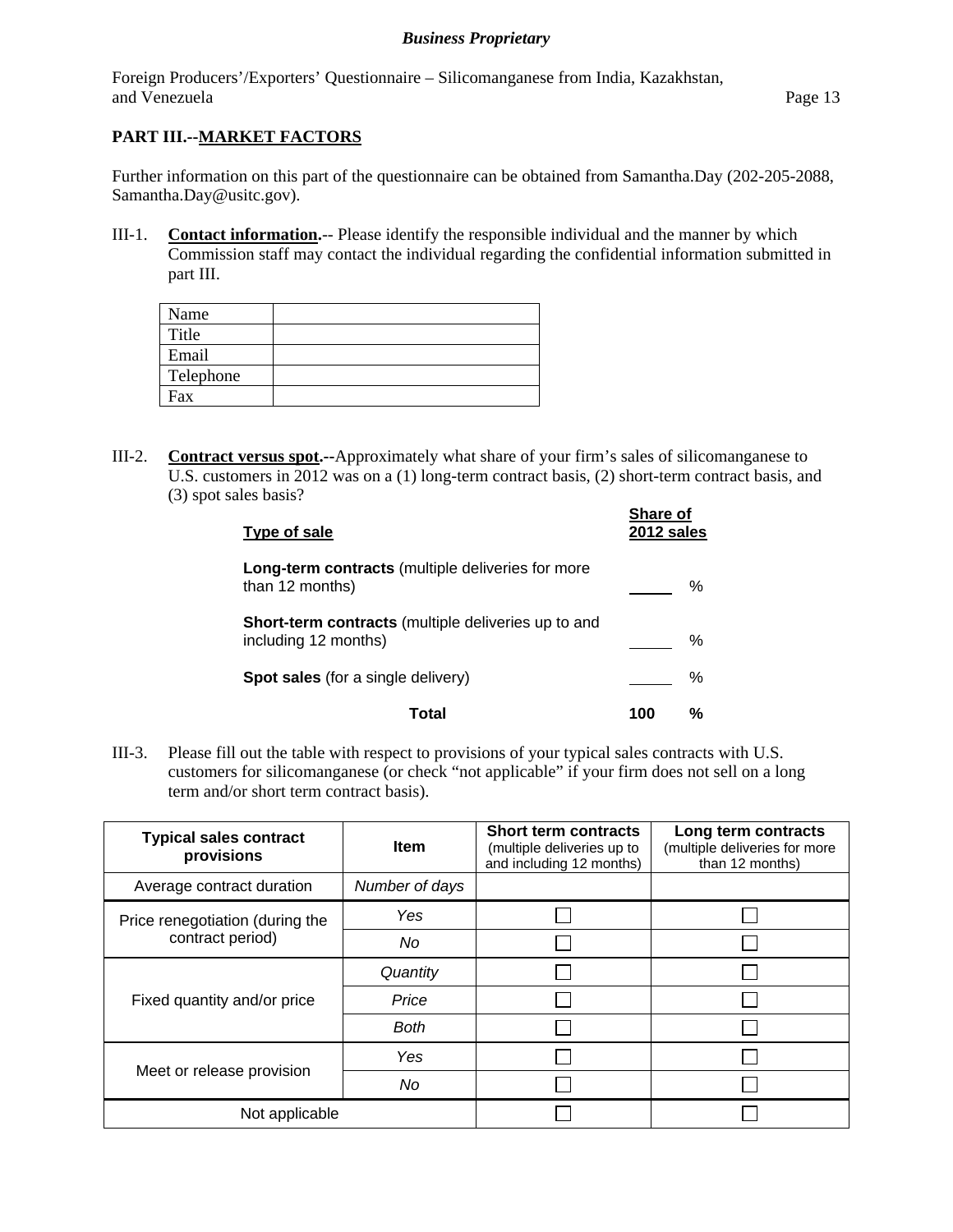Foreign Producers'/Exporters' Questionnaire – Silicomanganese from India, Kazakhstan, and Venezuela Page 14

## **PART III.--MARKET FACTORS--***Continued*

III-4. **Lead times.--**What is the average lead time for silicomanganese to U.S. customers between a customer's order and the date of delivery for your firm's sales of silicomanganese?

| <b>Source</b>     | Share of<br>2012 sales | Lead time (days) |
|-------------------|------------------------|------------------|
| From inventory    | ℅                      |                  |
| Produced to order | ℅                      |                  |
| Total             | 100%                   |                  |

III-5. **Raw materials.--**To what extent have changes in the prices of raw materials affected your firm's selling prices for silicomanganese since 2007? Also discuss any anticipated changes in your raw material costs.

III-6. **Changes in factors affecting supply.--**Have any changes occurred in any other factors affecting supply (e.g., changes in availability or prices of energy or labor; transportation conditions; production capacity and/or methods of production; technology; export markets; or alternative production opportunities) that affected the availability of India, Kazakhstan, and Venezuelaproduced silicomanganese in the U.S. market since 2007?

<u> 1980 - Johann Barn, fransk politik (d. 1980)</u>

l

 $\overline{a}$ 

No **Yes--** Please describe.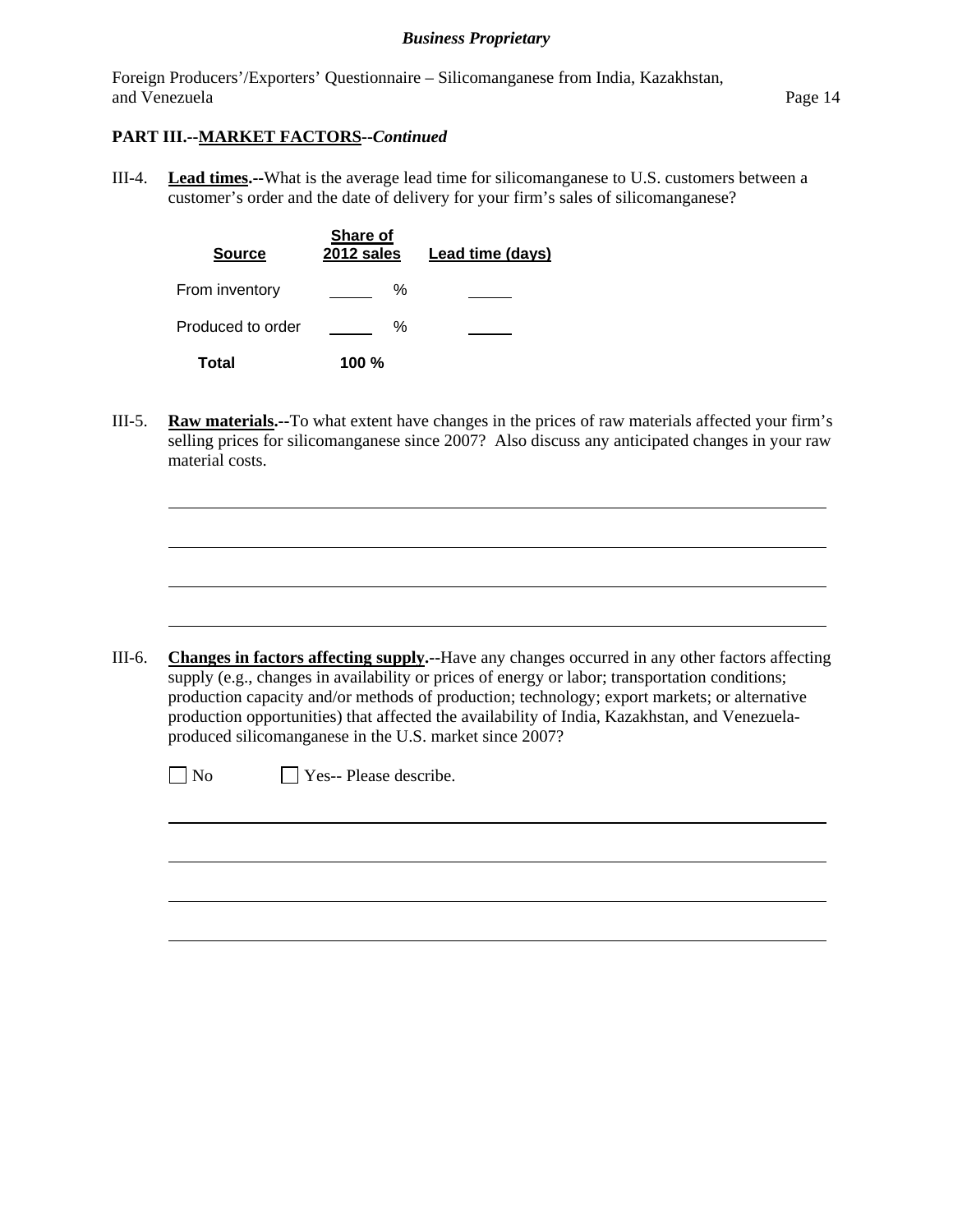|               | Foreign Producers'/Exporters' Questionnaire – Silicomanganese from India, Kazakhstan, |         |
|---------------|---------------------------------------------------------------------------------------|---------|
| and Venezuela |                                                                                       | Page 15 |

# **PART III.--MARKET FACTORS--***Continued*

l

l

 $\overline{a}$ 

#### III-7. **Availability of SUBJECT import supply.--**

(a) Do you anticipate any changes in terms of the availability of India, Kazakhstan, and Venezuela-produced silicomanganese in the U.S. market in the future?

| 1 Increase |  |
|------------|--|
|------------|--|

- $\Box$  No change  $\Box$  Decrease
- (b) If you anticipate changes in supply, please identify the changes, including the time period and the impact of such changes on shipment volumes and prices.
- III-8. **Product shifting.--**Describe how easily your firm can shift its sales of silicomanganese between the U.S. market and alternative country markets. In your discussion, please describe any contracts, other sales arrangements, or other constraints (including any third-country trade barriers such as tariffs, quotas, or other non-tariff barriers) that would prevent or retard your firm from shifting silicomanganese between the U.S. and alternative country markets within a 12 month period.

| III-9. | <b>Product range.</b> --Is the product range, product mix, or marketing of silicomanganese in your<br>home market different from that of silicomanganese for export to the United States or to third-<br>country markets? |                            |  |  |  |  |  |
|--------|---------------------------------------------------------------------------------------------------------------------------------------------------------------------------------------------------------------------------|----------------------------|--|--|--|--|--|
|        | N <sub>0</sub>                                                                                                                                                                                                            | $\Box$ Yes—Please explain. |  |  |  |  |  |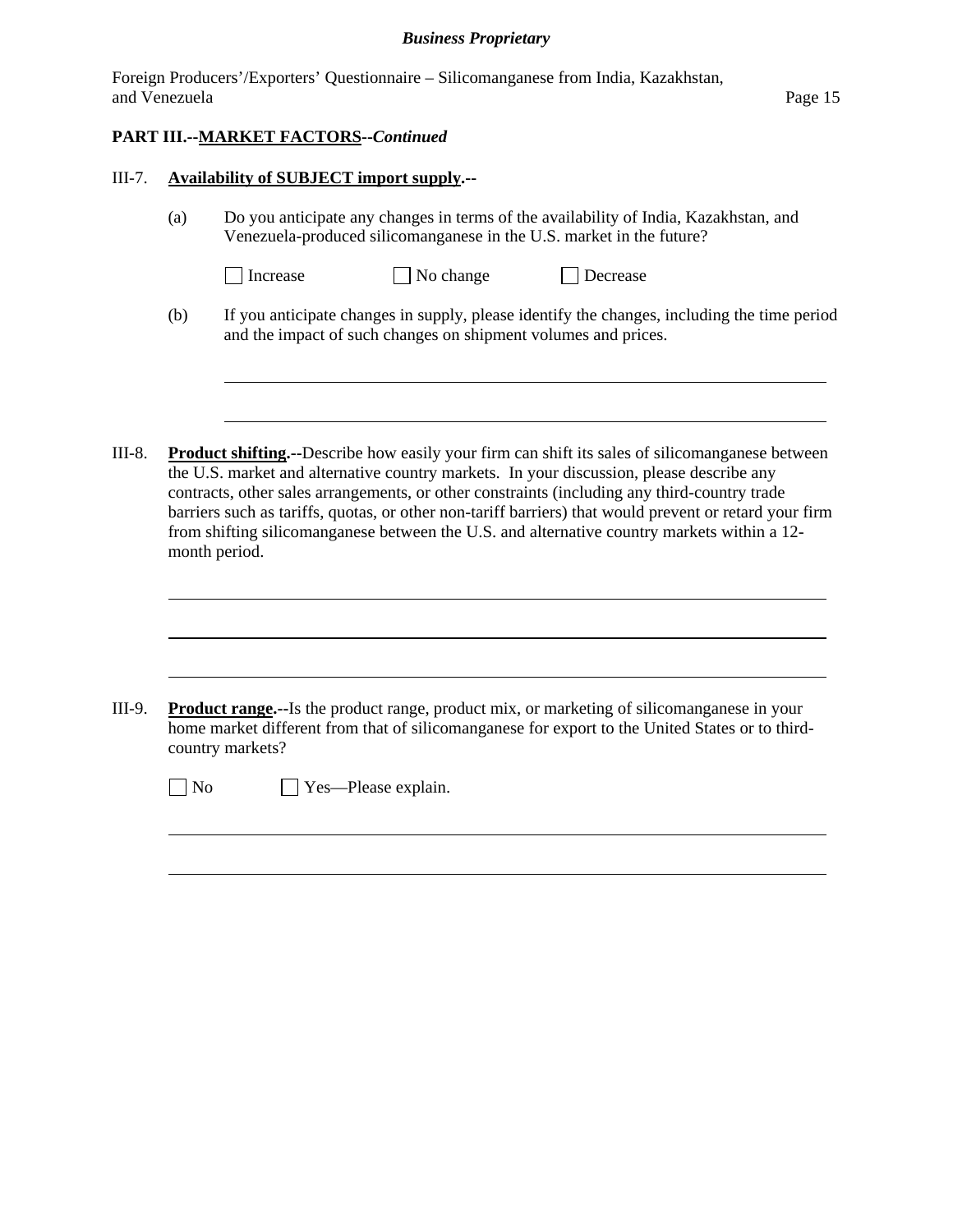Foreign Producers'/Exporters' Questionnaire – Silicomanganese from India, Kazakhstan, and Venezuela **Page 16** 

# **PART III.--MARKET FACTORS--***Continued*

III-10. **Product changes.**--Have there been any significant changes in the product range, product mix, or marketing of silicomanganese in your home market, for export to the United States, or for export to third-country markets since 2007? Do you anticipate any future changes?

| <b>Changes in</b><br>product range,<br>product mix, or<br>marketing | <b>No</b> | <b>Yes</b> | <b>Explain</b> |
|---------------------------------------------------------------------|-----------|------------|----------------|
| Changes since<br>2007                                               |           |            |                |
| Anticipated<br>changes                                              |           |            |                |

- III-11. **Substitutes.—** Can other products be substituted for silicomanganese?
	-
	- No Ses--Please fill out the table.

|                   |  | End use in which this | Have changes in the price of this substitute<br>affected the price for silicomanganese? |     |                    |  |
|-------------------|--|-----------------------|-----------------------------------------------------------------------------------------|-----|--------------------|--|
| <b>Substitute</b> |  | substitute is used    | No                                                                                      | Yes | <b>Explanation</b> |  |
|                   |  |                       |                                                                                         |     |                    |  |
| 2.                |  |                       |                                                                                         |     |                    |  |
| 3.                |  |                       |                                                                                         |     |                    |  |

III-12. **Changes in substitutes.--** Have there been any changes in the number or types of products that can be substituted for silicomanganese since 2007? Do you anticipate any future changes?

| <b>Changes in</b><br>substitutes | No <sub>1</sub> | Yes | <b>Explain</b> |
|----------------------------------|-----------------|-----|----------------|
| <b>Changes since</b><br>2007     |                 |     |                |
| Anticipated<br>changes           |                 |     |                |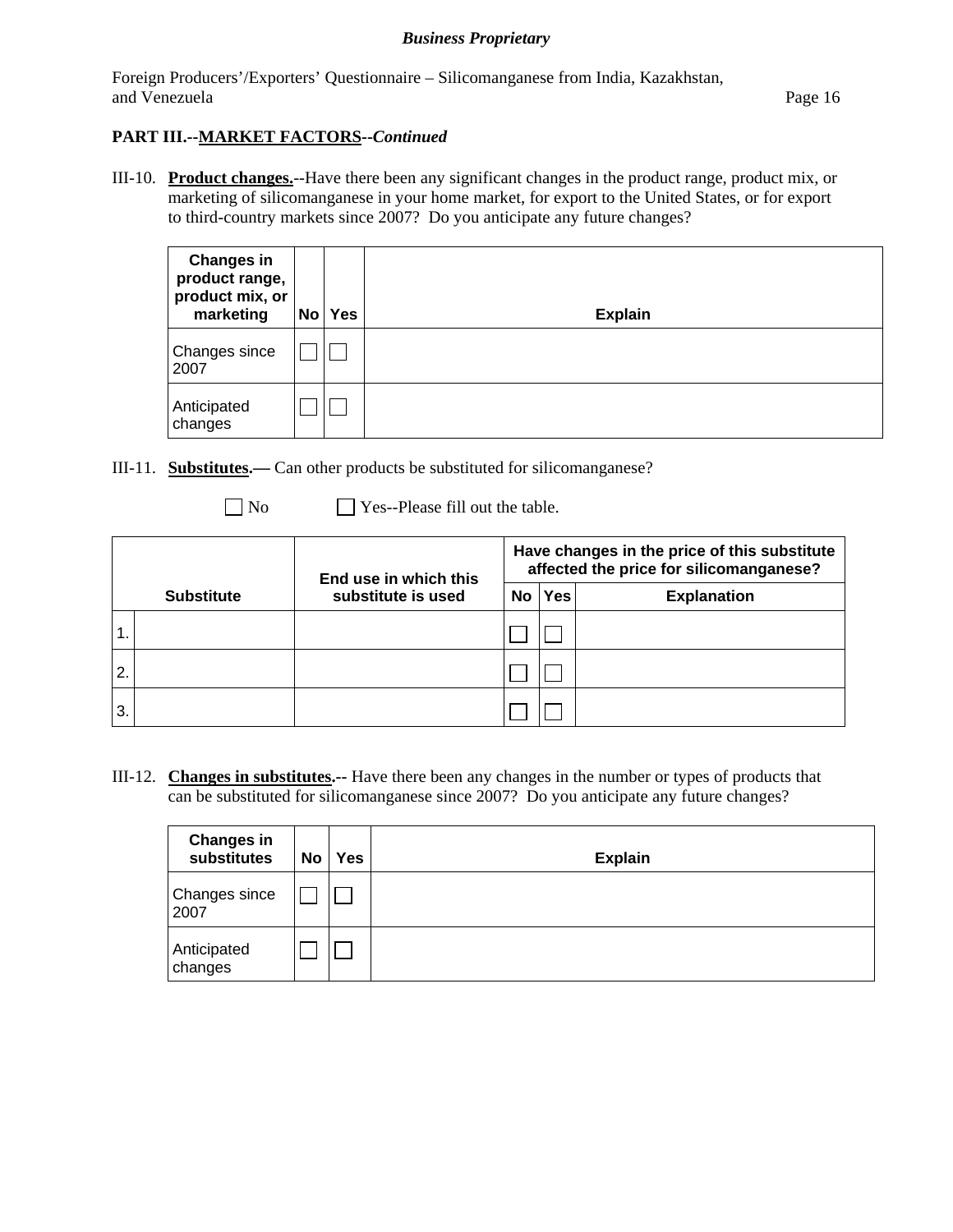Foreign Producers'/Exporters' Questionnaire – Silicomanganese from India, Kazakhstan, and Venezuela **Page 17** 

### **PART III.--MARKET FACTORS--***Continued*

 $\overline{a}$ 

l

III-13. **Interchangeability.--**Is the silicomanganese produced by your firm and sold in its home market interchangeable (*i.e.*, can be used in the same applications) with your firm's silicomanganese sold to the United States and/or to third-country markets?

 $\Box$  Yes  $\Box$  No--Identify the market(s) and any differences in the products.

III-14. **End uses.--**Describe the end uses of the silicomanganese that you manufacture and sell to your home market. If these end uses differ from those of the silicomanganese you sell to the U.S. market or to third-country markets, explain.

III-15. **Changes in end uses.--** Have there been any changes in the end uses of silicomanganese since 2007? Do you anticipate any future changes?

| <b>Changes in end</b><br>uses | No | Yes | <b>Explain</b> |
|-------------------------------|----|-----|----------------|
| Changes since<br>2007         |    |     |                |
| Anticipated<br>changes        |    |     |                |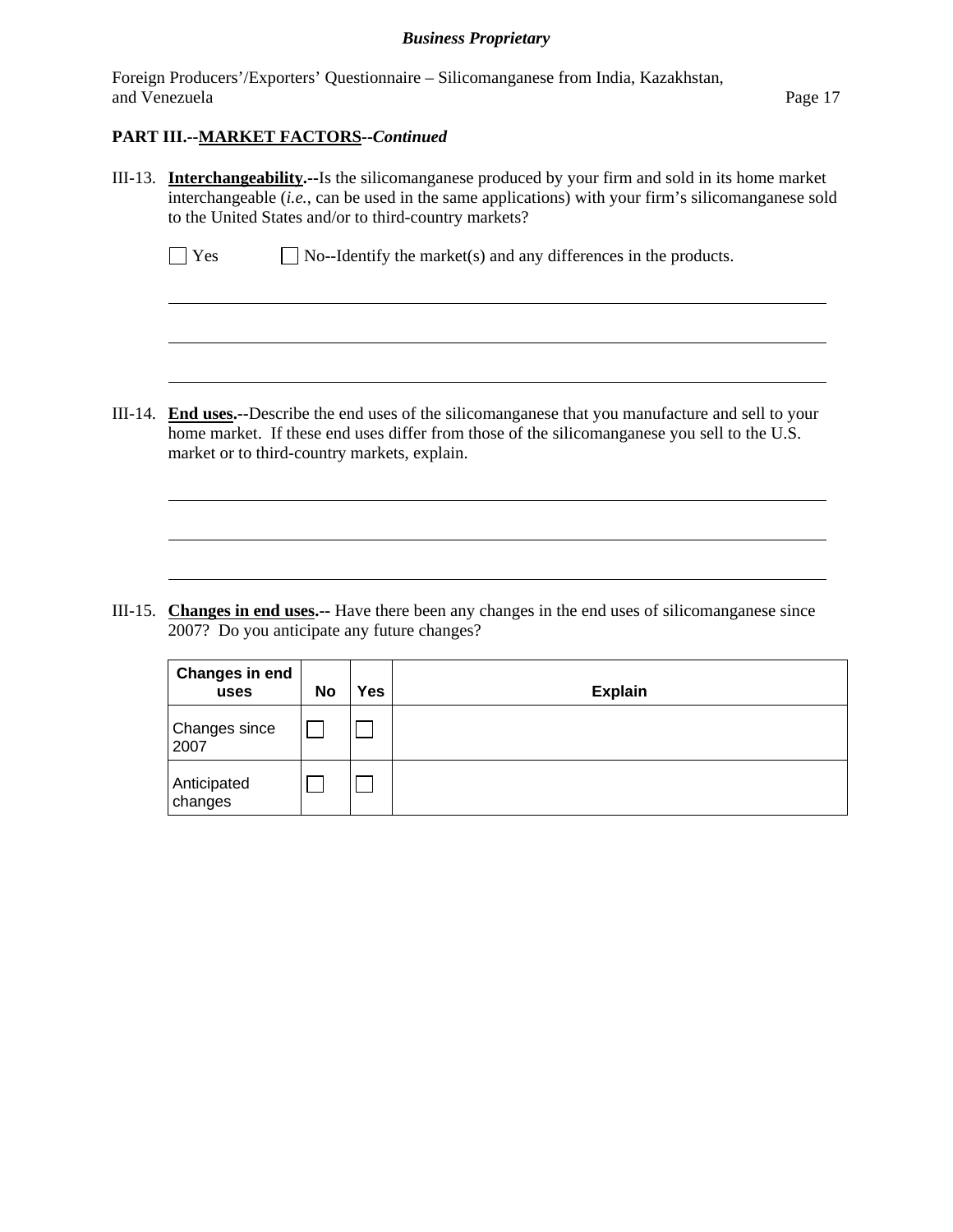Foreign Producers'/Exporters' Questionnaire – Silicomanganese from India, Kazakhstan, and Venezuela Page 18

# **PART III.--MARKET FACTORS--***Continued*

l

l

III-16. **Demand trends.--**Indicate how demand in the following markets for silicomanganese has changed since January 1, 2007, and how you anticipate demand will change in the future. Describe the principal factors that have affected, and that you anticipate will affect, these changes in demand.

| <b>Market</b>                  | <b>Increase</b>           | No<br>change | <b>Decrease</b> | <b>Fluctuate</b> | <b>Factors</b> |  |  |
|--------------------------------|---------------------------|--------------|-----------------|------------------|----------------|--|--|
|                                | Demand since 2007         |              |                 |                  |                |  |  |
| Your<br>home<br>market         | $\Box$                    |              | L               |                  |                |  |  |
| <b>United</b><br><b>States</b> | П                         |              | $\mathbb{R}^n$  |                  |                |  |  |
| Other<br>markets               | $\Box$                    |              | $\mathbf{I}$    |                  |                |  |  |
|                                | Anticipated future demand |              |                 |                  |                |  |  |
| Your<br>home<br>market         | П                         |              | $\Box$          |                  |                |  |  |
| <b>United</b><br><b>States</b> |                           |              |                 |                  |                |  |  |
| <b>Other</b><br>markets        |                           |              |                 |                  |                |  |  |

III-17. **Price differences.--**Please compare market prices of silicomanganese in your home market, the United States, and third-country markets.

III-18. **Description of home market.--**Describe briefly your home market for silicomanganese, including the number of, and competition between, producers.